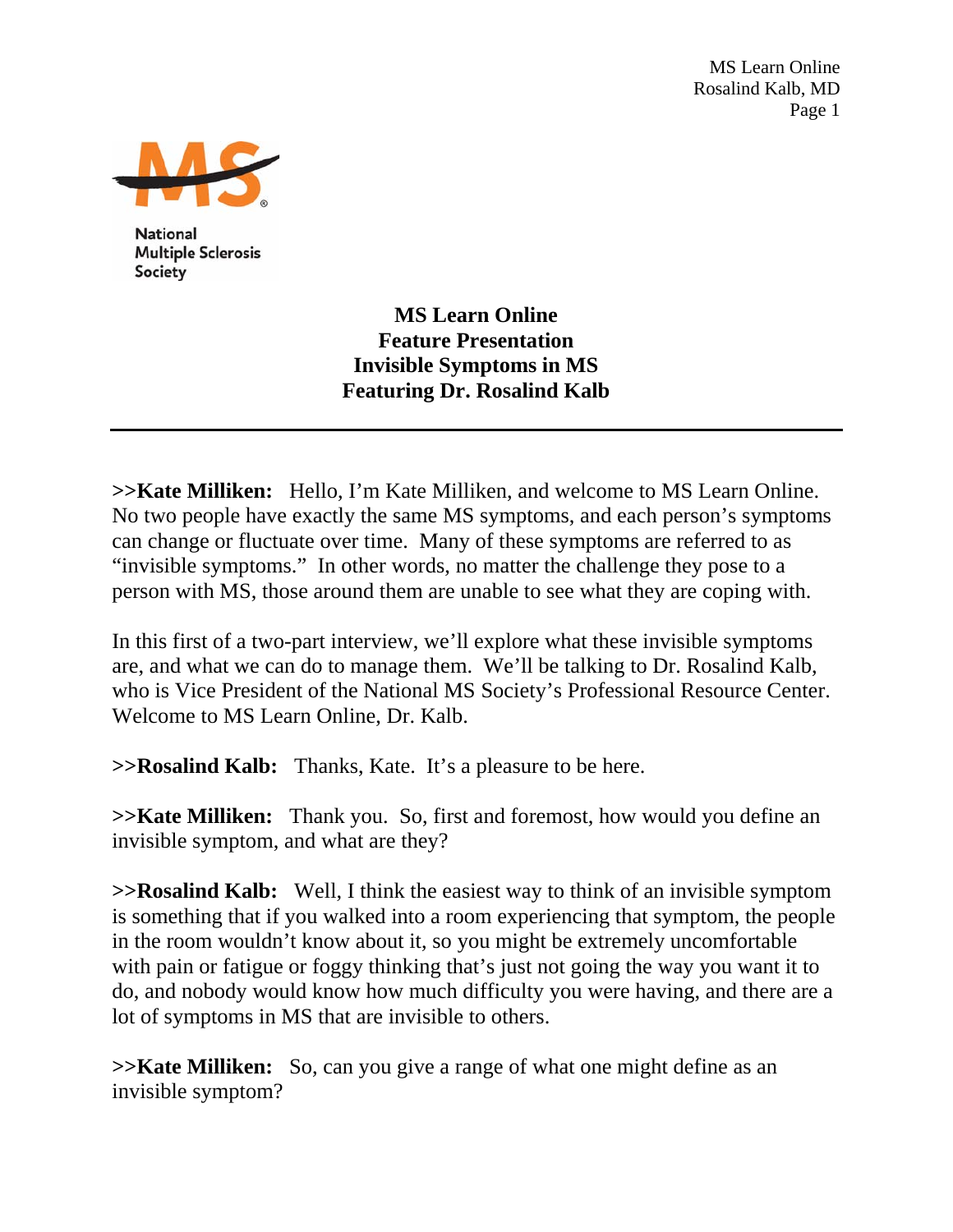**>>Rosalind Kalb:** Sure. So, if you think about it, "invisible symptom" means any symptom that's not visibly obvious to other people. So, if you start at the top of the head and work down, cognitive changes are a very common symptom of MS. They can certainly impact a person's quality of life, and other people around you may have no idea that you're struggling with memory or concentration or decision-making.

You could experience significant changes in your vision, but your eyes, to anybody around you, look just as beautiful and normal as they did before, and yet you're struggling to see the world in a steady, clear way. It's very fatiguing, very-- has a huge impact on activities every day. Pain is a very, very common symptom in MS. It wasn't that many years ago that people with MS were told that MS didn't cause pain, but we know it can cause a variety of strange sensory changes, numbness, tingling, burning sensations, and severe, severe pain that affects the whole course of the day and the ability to sleep at night. Without some education, people wouldn't even know that you were experiencing that.

Bladder and bowel changes are very common in MS, and unless somebody sees you dashing off to the bathroom in the middle of an important conversation, they might never know that you're struggling to maintain control over bladder or bowels. All of these things take a huge amount of energy, which adds to yet another invisible symptom, which is the fatigue that's so common in MS. So, we know that there is a unique kind of fatigue caused by MS itself, by the damage to the nerves in the central nervous symptom, but if you think about all of the energy it takes to cope with pain, for example, which can be so debilitating, distracting and depressing, that's just adding on to the invisible symptom of fatigue.

And I think we also need to mention mood changes in all of this, because we know that mood changes, including depression, are very, very common in MS, both as a reaction to all these other things we're talking about, because MS can be depressing, but also as a symptom of the disease itself, and certainly that's not necessarily visible to friends, family and people in the workplace.

So, you know, from the top of the body down, people are experiencing things that are others can't see.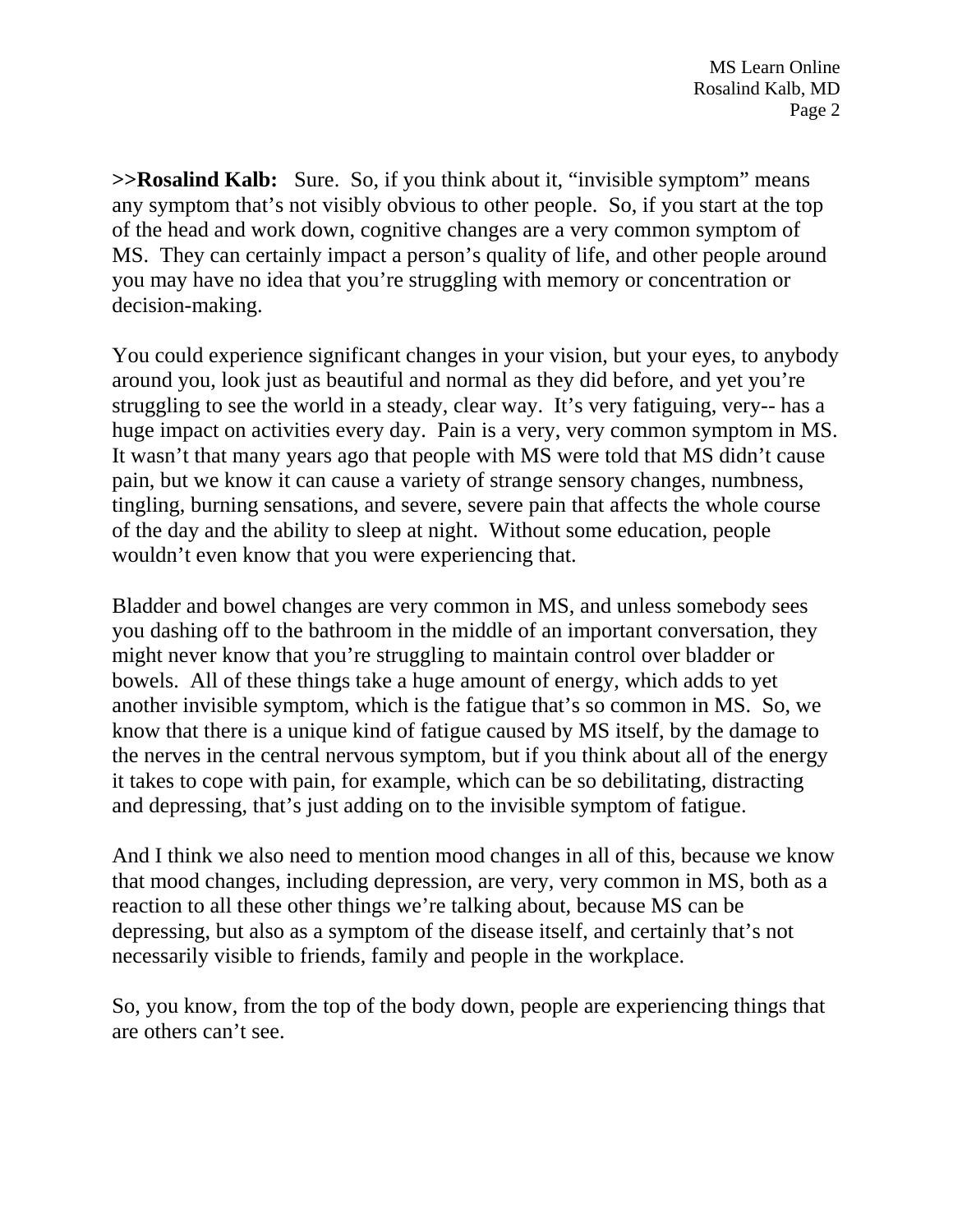**>>Kate Milliken:** What I'm curious about is, the fact that they're invisible, does that make them harder to treat, I mean, how are these invisible symptoms managed?

**>>Rosalind Kalb:** Well, I think that it's important to recognize that MS physicians know the range of symptoms that can appear, so if one is seeing a physician who is very familiar with MS, that doctor is likely to ask about a whole range of symptoms, but a healthcare professional who is less familiar with MS can't read a patient's mind, may not ask about all those things, so it means the people who are living with MS and have a lot of invisible symptoms need to make sure that they're alerting their healthcare professionals about all the symptoms they're having.

One of the big challenges is that people with MS don't necessarily know that a symptom they're having is related to their MS, so if they have extreme fatigue, but they don't know that that's a symptom of MS, or they're experiencing bladder or bowel changes, and it's never occurred to them that that may be related to their MS, or even pain. They don't bring it up, the physician might not ask, it doesn't get treated, so the very, very first step for people living with MS is to be educated about the kinds of symptoms it can cause, and then make sure that they communicate that to the doctor or the nurse during their regular visits.

Then, the doctor or the nurse can begin to offer various kinds of management strategies, and part of your question was, "How do we manage them?" Well, I think there's a whole range. Part of it is-- could be a medication to treat a symptom. There may also be rehabilitation strategies that have nothing to do with taking a medicine, but may have to do with exercise or using a different kind of adaptive aid to help you with something, or it may be just learning how to manage your environment and your body and take good care of yourself so that the symptom is handled, so it's kind of teamwork between a person with MS and the healthcare team to make sure they're using all the possible strategies to manage each symptom.

**>>Kate Milliken:** One of the things you hear about MS, which is true, is that it's always a very individual disease. The other thing you hear when you talk to people about MS is they say, "You know, it's so frustrating for me, because I come in, and I tell someone that I have MS, and they say, 'really, you look so great.'" This seems across the board as something MS-- people with MS actually resent in some ways. From your experience, can you articulate about that?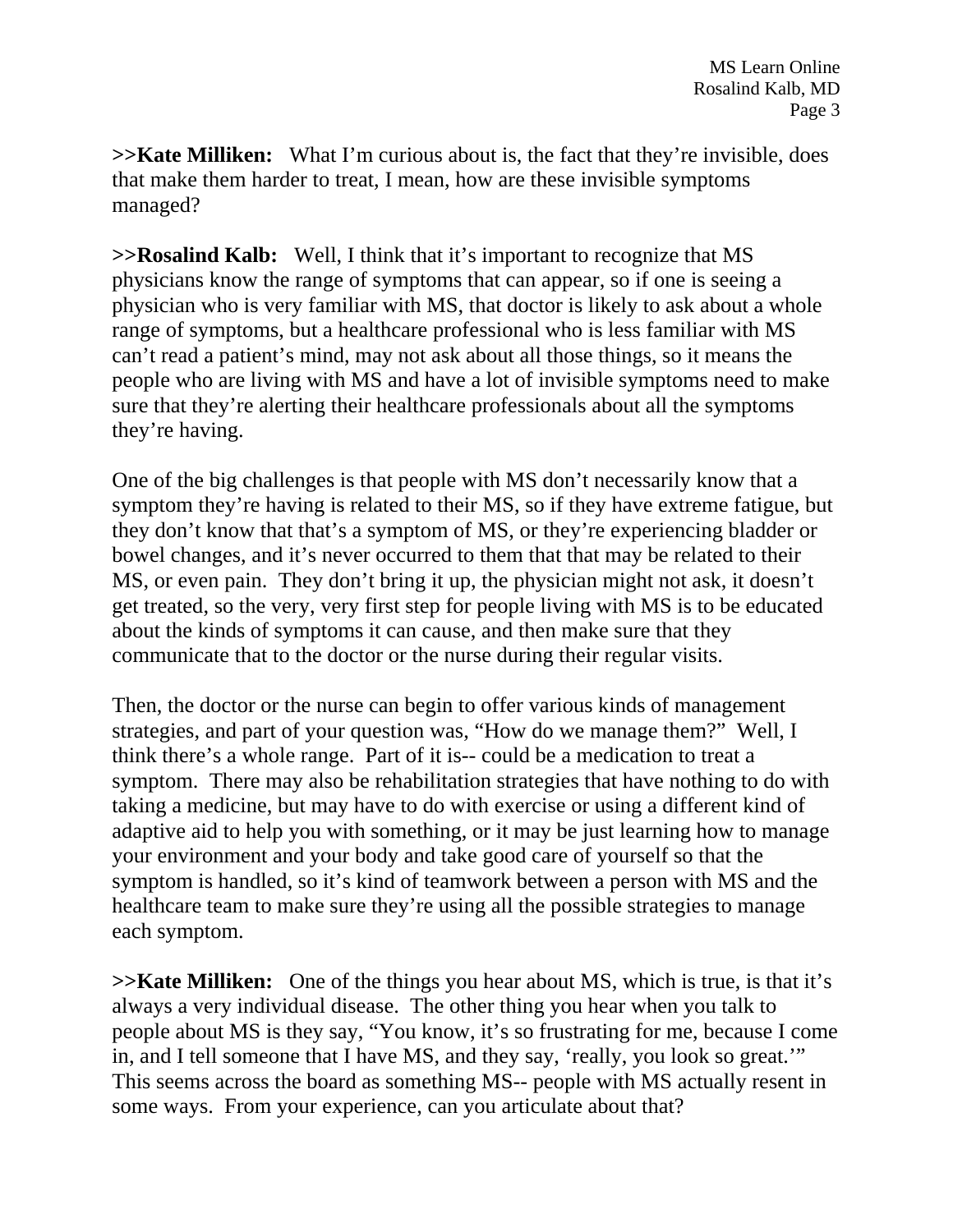**>>Rosalind Kalb:** I think it's actually a major challenge for people, particularly early in the disease. You know, we all like to get compliments. Somebody says, "Gee, you look great." Well, we like to hear that, but I think sometimes, when it's a family member, or a colleague, or even your boss who is saying that, it can be a little bit of a two-edged sword. It can be paying you a compliment, or it can be also saying, "Well, I don't get it. If you look so good, how come you're not doing what I need you to do? How come you're not keeping the house clean or getting meals on the table or getting your work assignments in on time," so it requires a real educational process so that the people who are important in your life understand that what they're seeing isn't necessarily the full picture of what's going on inside you, and if you don't tell them, they're not going to know.

Nobody can read your mind, so you kind of have to put on your teaching hat and be prepared to educate all those important people in your life about what's going on that might affect how you feel on a given day, or you behave or how you perform on a given day.

**>>Kate Milliken:** I think when most people think about seeing someone who is worsening, you know, you see somebody whose limp is getting worse and you think they're progressing, or you see someone who is going blind in one eye, and you think, "Wow, that's really bad." Invisible symptoms like fatigue, in some ways, to a layman, may not seem like it's as bad.

From your perspective, being in the MS community, is it something that is taken as seriously as something that's a little bit more dramatic to see?

**>>Rosalind Kalb:** Well, I think we're always more impacted by the things that we can see, because the things that we see, we can kind of relate to and try to figure out how that would feel if it was happening to us, so, yes, I think the visible symptoms always have more impact, which is why that education piece is so important. But in terms of how symptoms affect people, there's tremendous variation from one individual to another, so for somebody who has really debilitating fatigue, they will say that is the most challenging part of their MS. They cannot get through the day and do the things that are important to them because they are so exhausted.

For somebody whose whole lifestyle depends on their physical activity level, somebody who is a ballet dancer or an athlete or repairs the roof or the TV cables,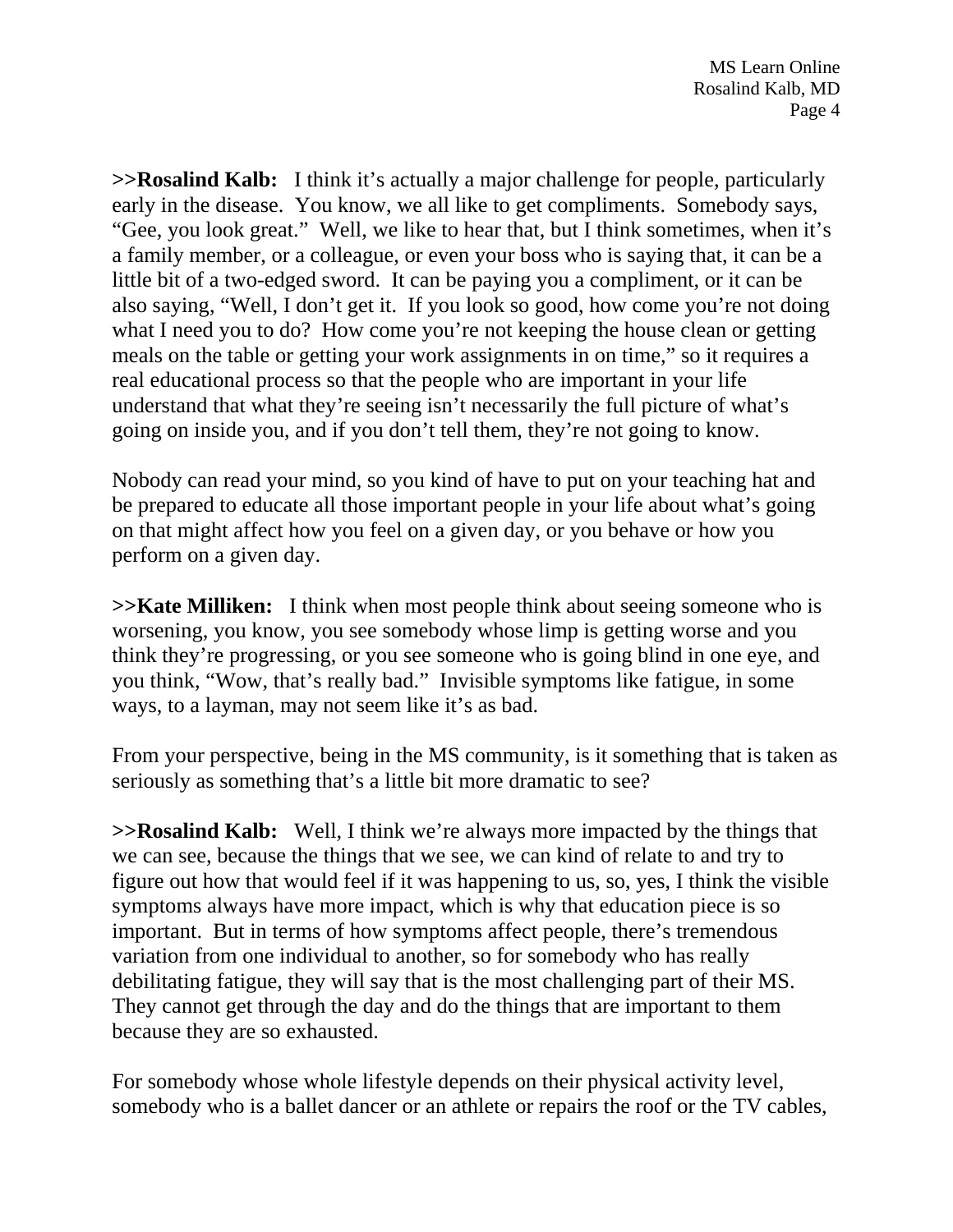physical impairments are devastating, because they change their whole lifestyle. For somebody for whom their ability to think and reason and problem solve is the core of the work they do, teacher or a lawyer, an accountant, then that invisible, cognitive change that is-- can be so common in MS, is the most devastating symptom, so I think the best way to think about it is, the interaction of a person's particular symptoms with their lifestyle, and they will be the best judge of which of their symptoms has the biggest impact on their quality of life and their ability to do the things that are important to them.

**>>Kate Milliken:** With all of these symptoms that we're talking about in the range of MS, how do you know that all of the symptoms actually are MS? I mean, couldn't it be possible that one of the symptoms actually isn't MS and there's something else that's wrong with you?

**>>Rosalind Kalb:** I'm really glad that you asked that, Kate, because I think it is important for people with MS to recognize that MS can cause a lot of different symptoms, so they need to know what those can be, but not to fall into the trap of assuming that everything that they experience, or everything that happens to their bodies is caused by MS.

So, once again, it's important to make sure that you mention any new or changing symptom to your healthcare team, because they can help you sort out, is this truly an MS symptom, or is there something else going on that we need to figure out?

Fatigue is a very common example of this, because we know that MS fatigue is a very common invisible symptom, but before the doctor will diagnose MS fatigue, he or she is going to look at lots of different things that can contribute to a person's fatigue. Interrupted sleep from sleep apnea, for example, is very important to identify. Sleep apnea is not caused by MS, and it's something that needs to be carefully treated, because it has other risks to it.

But it could get lost if the person living with MS assumes, "Well, I'm just tired because I have MS," so the doctor takes a very careful history of a new symptom, really tries to make sure that it's an MS symptom, and then it's not something that your general doctor really needs to be taking care of because it's a whole other health condition.

**>>Kate Milliken:** I actually have had-- lived this example, thinking that maybe I was going into a sensory relapse, because I was having such terrible tingling in my